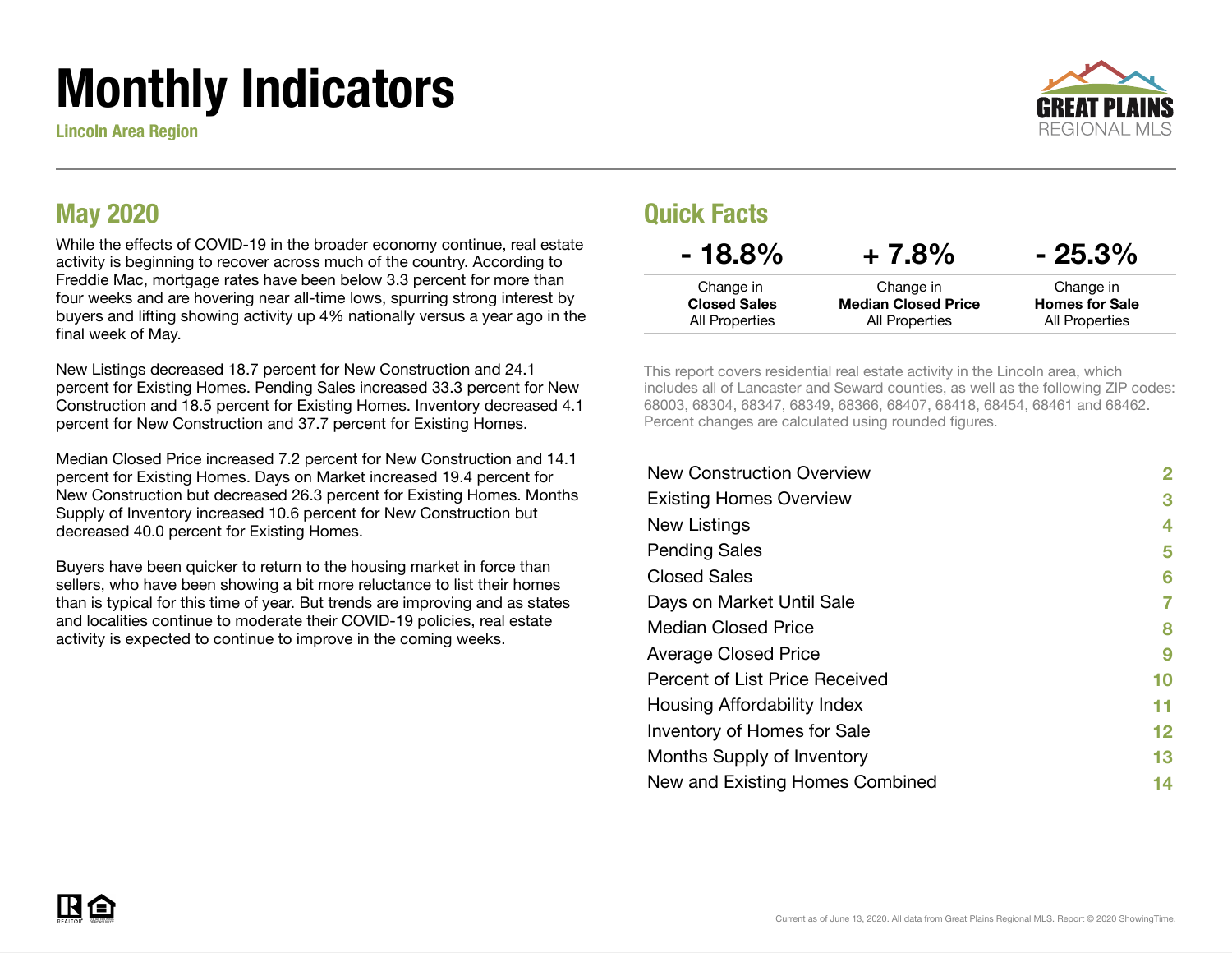### New Construction Overview

Key metrics by report month and for year-to-date (YTD) starting from the first of the year. New Construction properties only.



| <b>Key Metrics</b>                    | <b>Historical Sparkbars</b>                                          | 5-2019    | 5-2020     | % Change | <b>YTD 2019</b> | <b>YTD 2020</b> | % Change |
|---------------------------------------|----------------------------------------------------------------------|-----------|------------|----------|-----------------|-----------------|----------|
| <b>New Listings</b>                   | $5 - 2019$<br>11-2019<br>$5 - 2020$<br>$5 - 2018$<br>11-2018         | 123       | 100        | $-18.7%$ | 556             | 600             | $+7.9%$  |
| <b>Pending Sales</b>                  | $5 - 2018$<br>$11 - 2018$<br>$5 - 2019$<br>$11 - 2019$<br>$5 - 2020$ | 60        | 80         | $+33.3%$ | 332             | 339             | $+2.1%$  |
| <b>Closed Sales</b>                   | $5 - 2020$<br>$5 - 2018$<br>$11 - 2018$<br>$5 - 2019$<br>$11 - 2019$ | 73        | 63         | $-13.7%$ | 300             | 264             | $-12.0%$ |
| Days on Market Until Sale             | $5 - 2018$<br>$5 - 2019$<br>$11 - 2018$<br>$11 - 2019$<br>$5 - 2020$ | 62        | ${\bf 74}$ | $+19.4%$ | 58              | 66              | $+13.8%$ |
| <b>Median Closed Price</b>            | $5 - 2018$<br>$11 - 2018$<br>$5 - 2019$<br>$11 - 2019$<br>$5 - 2020$ | \$304,500 | \$326,300  | $+7.2%$  | \$301,436       | \$321,900       | $+6.8%$  |
| <b>Average Closed Price</b>           | $5 - 2018$<br>$5 - 2019$<br>$11 - 2018$<br>$11 - 2019$<br>$5 - 2020$ | \$315,621 | \$325,550  | $+3.1%$  | \$310,808       | \$332,846       | $+7.1%$  |
| <b>Percent of List Price Received</b> | $5 - 2018$<br>$11 - 2018$<br>$5 - 2019$<br>$11 - 2019$<br>$5 - 2020$ | 101.3%    | 100.2%     | $-1.1%$  | 100.6%          | 100.7%          | $+0.1%$  |
| <b>Housing Affordability Index</b>    | $5 - 2018$<br>$11 - 2018$<br>$5 - 2019$<br>$11 - 2019$<br>$5 - 2020$ | 106       | 103        | $-2.8%$  | 107             | 105             | $-1.9%$  |
| <b>Inventory of Homes for Sale</b>    | $5 - 2019$<br>$11 - 2019$<br>$5 - 2020$<br>$5 - 2018$<br>$11 - 2018$ | 294       | 282        | $-4.1%$  |                 |                 |          |
| <b>Months Supply of Inventory</b>     | 11-2018<br>$5 - 2019$<br>$5 - 2018$<br>$11 - 2019$<br>$5 - 2020$     | 4.7       | 5.2        | $+10.6%$ |                 |                 |          |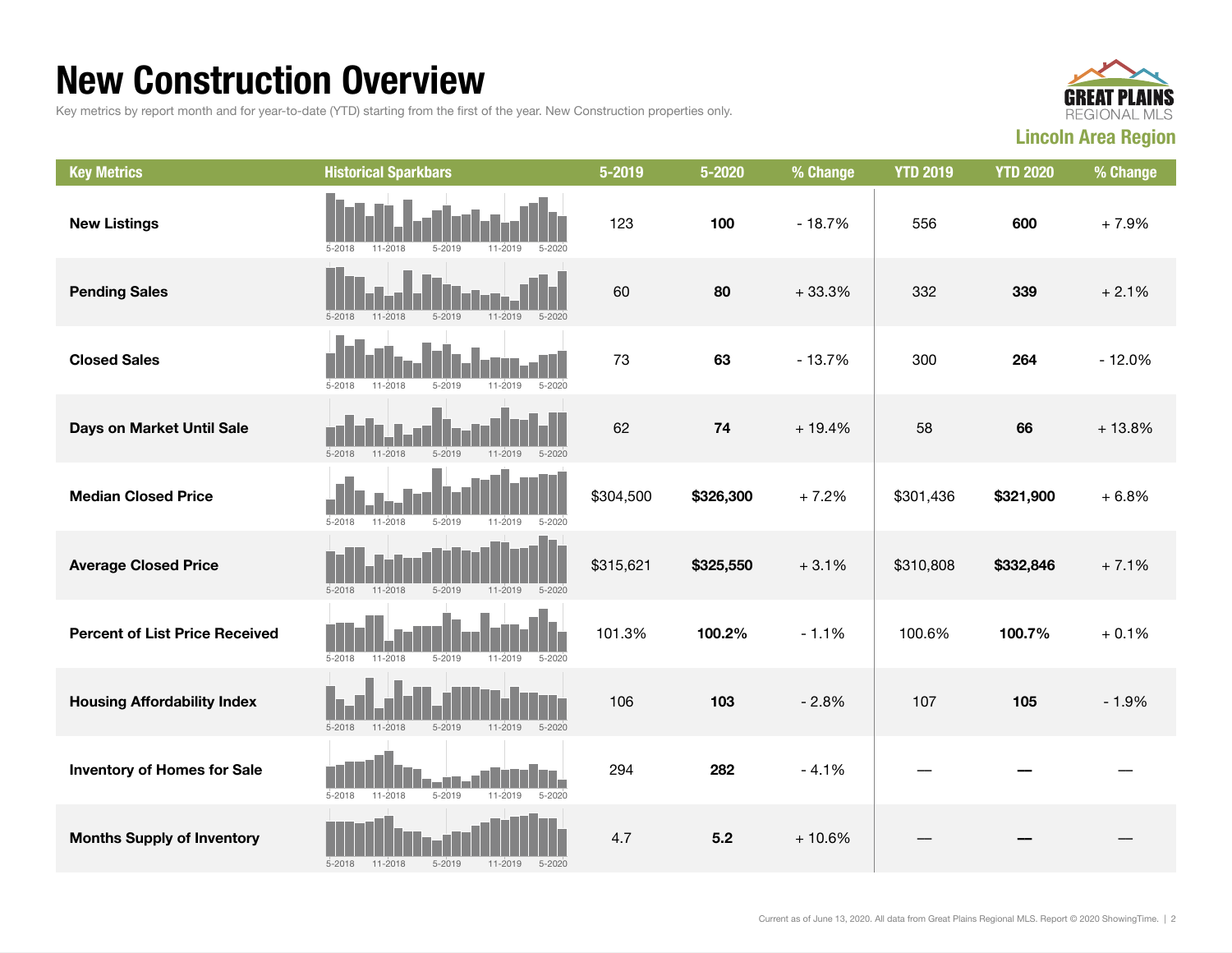## Existing Homes Overview

Key metrics by report month and for year-to-date (YTD) starting from the first of the year. Existing Homes properties only.



| <b>Key Metrics</b>                    | <b>Historical Sparkbars</b>                                          | 5-2019    | 5-2020    | % Change | <b>YTD 2019</b> | <b>YTD 2020</b> | % Change |
|---------------------------------------|----------------------------------------------------------------------|-----------|-----------|----------|-----------------|-----------------|----------|
| <b>New Listings</b>                   | $5 - 2019$<br>$5 - 2018$<br>11-2018<br>11-2019<br>$5 - 2020$         | 615       | 467       | $-24.1%$ | 2,201           | 2,098           | $-4.7%$  |
| <b>Pending Sales</b>                  | $5 - 2018$<br>$11 - 2018$<br>$5 - 2019$<br>$5 - 2020$<br>$11 - 2019$ | 417       | 494       | $+18.5%$ | 1,737           | 1,856           | $+6.9%$  |
| <b>Closed Sales</b>                   | $5 - 2019$<br>$5 - 2018$<br>$11 - 2018$<br>$11 - 2019$<br>$5 - 2020$ | 417       | 335       | $-19.7%$ | 1,463           | 1,413           | $-3.4%$  |
| Days on Market Until Sale             | $5 - 2018$<br>$11 - 2018$<br>$5 - 2019$<br>11-2019<br>$5 - 2020$     | 19        | 14        | $-26.3%$ | 28              | 24              | $-14.3%$ |
| <b>Median Closed Price</b>            | $5 - 2018$<br>$5 - 2019$<br>$11 - 2019$<br>$5 - 2020$<br>11-2018     | \$187,500 | \$213,900 | $+14.1%$ | \$179,900       | \$191,100       | $+6.2%$  |
| <b>Average Closed Price</b>           | $5 - 2018$<br>$11 - 2018$<br>$5 - 2019$<br>$5 - 2020$<br>11-2019     | \$218,820 | \$234,336 | $+7.1%$  | \$208,461       | \$220,670       | $+5.9%$  |
| <b>Percent of List Price Received</b> | $5 - 2019$<br>$5 - 2018$<br>$11 - 2018$<br>$11 - 2019$<br>$5 - 2020$ | 99.5%     | 99.4%     | $-0.1%$  | 98.4%           | 98.6%           | $+0.2%$  |
| <b>Housing Affordability Index</b>    | $5 - 2018$<br>$11 - 2018$<br>$5 - 2019$<br>$11 - 2019$<br>$5 - 2020$ | 173       | 158       | $-8.7%$  | 180             | 177             | $-1.7%$  |
| <b>Inventory of Homes for Sale</b>    | $5 - 2018$<br>$5 - 2019$<br>$5 - 2020$<br>11-2018<br>$11 - 2019$     | 501       | 312       | $-37.7%$ |                 |                 |          |
| <b>Months Supply of Inventory</b>     | $5 - 2018$<br>11-2018<br>$5 - 2019$<br>$11 - 2019$<br>$5 - 2020$     | 1.5       | 0.9       | $-40.0%$ |                 |                 |          |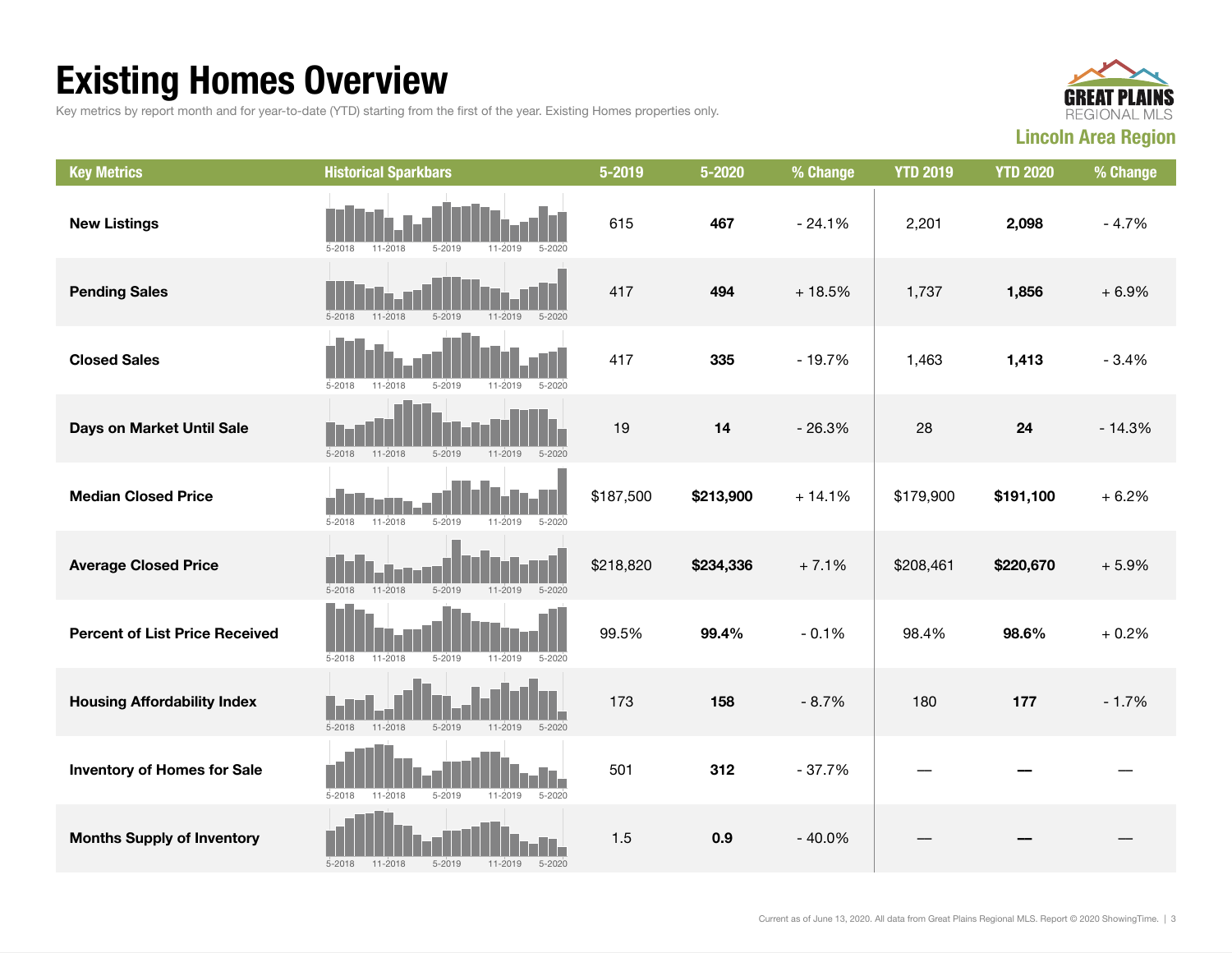## New Listings

A count of the properties that have been newly listed on the market in a given month.





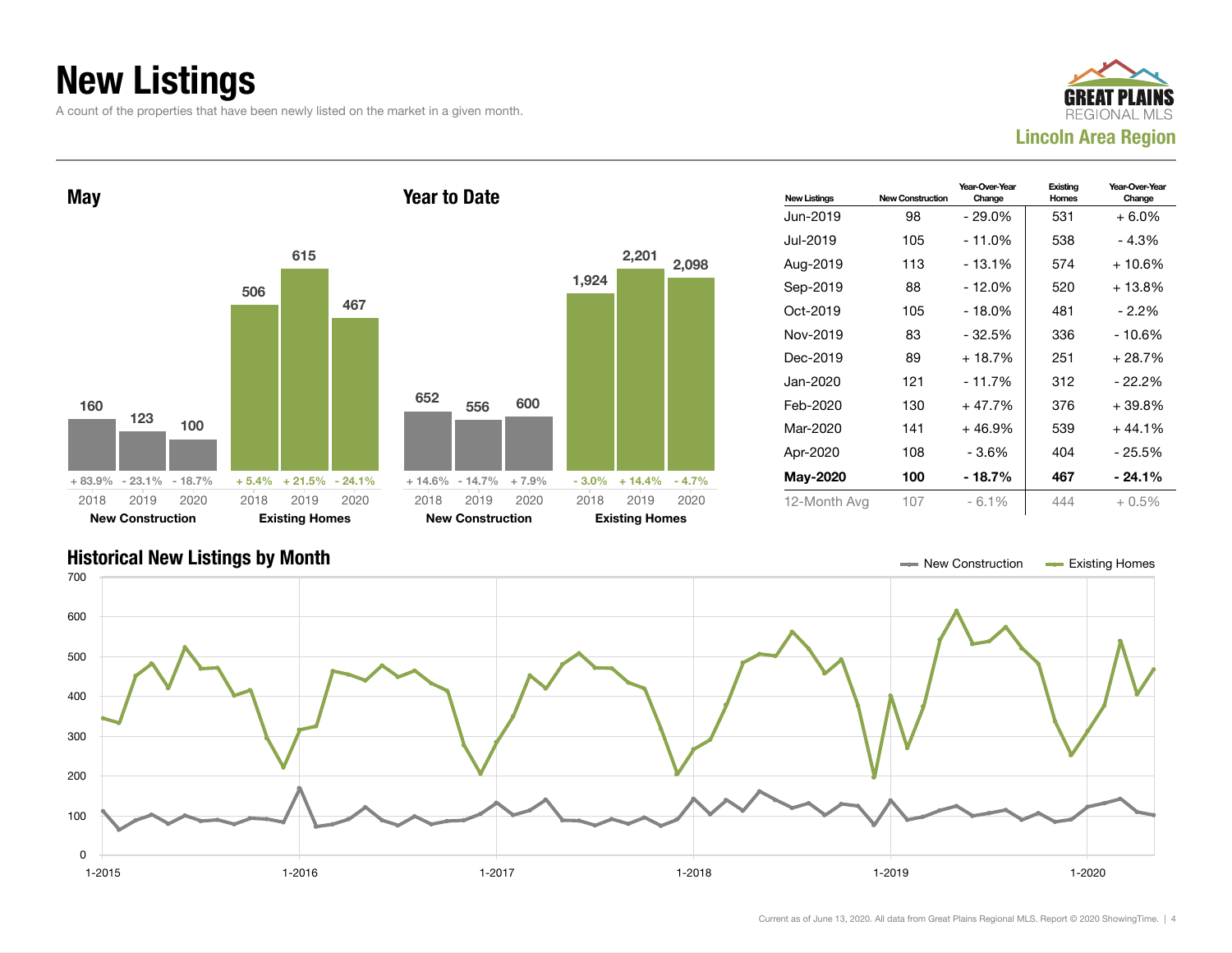### Pending Sales

A count of the properties on which offers have been accepted in a given month.







Current as of June 13, 2020. All data from Great Plains Regional MLS. Report © 2020 ShowingTime. | 5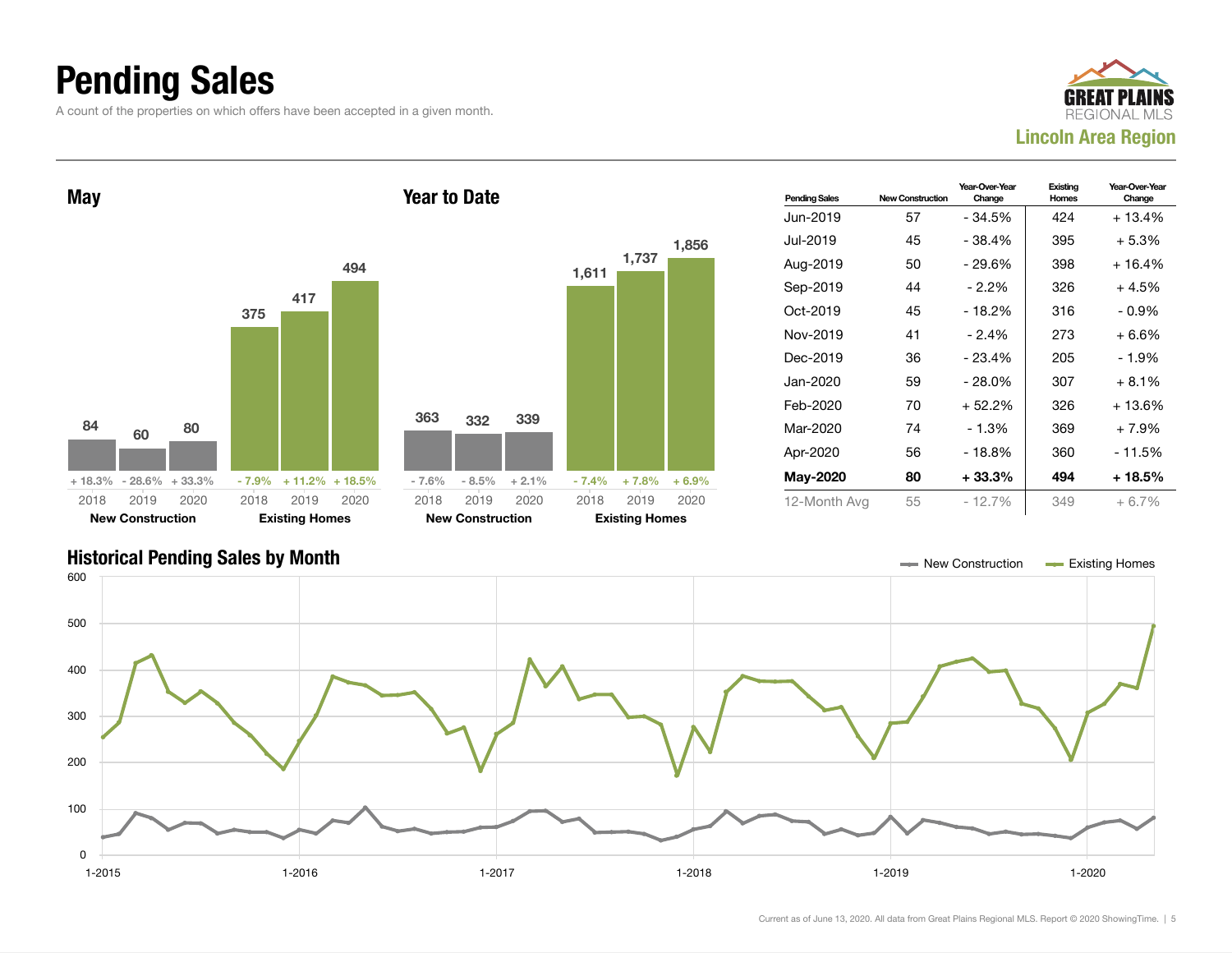### Closed Sales

A count of the actual sales that closed in a given month.







#### Current as of June 13, 2020. All data from Great Plains Regional MLS. Report © 2020 ShowingTime. | 6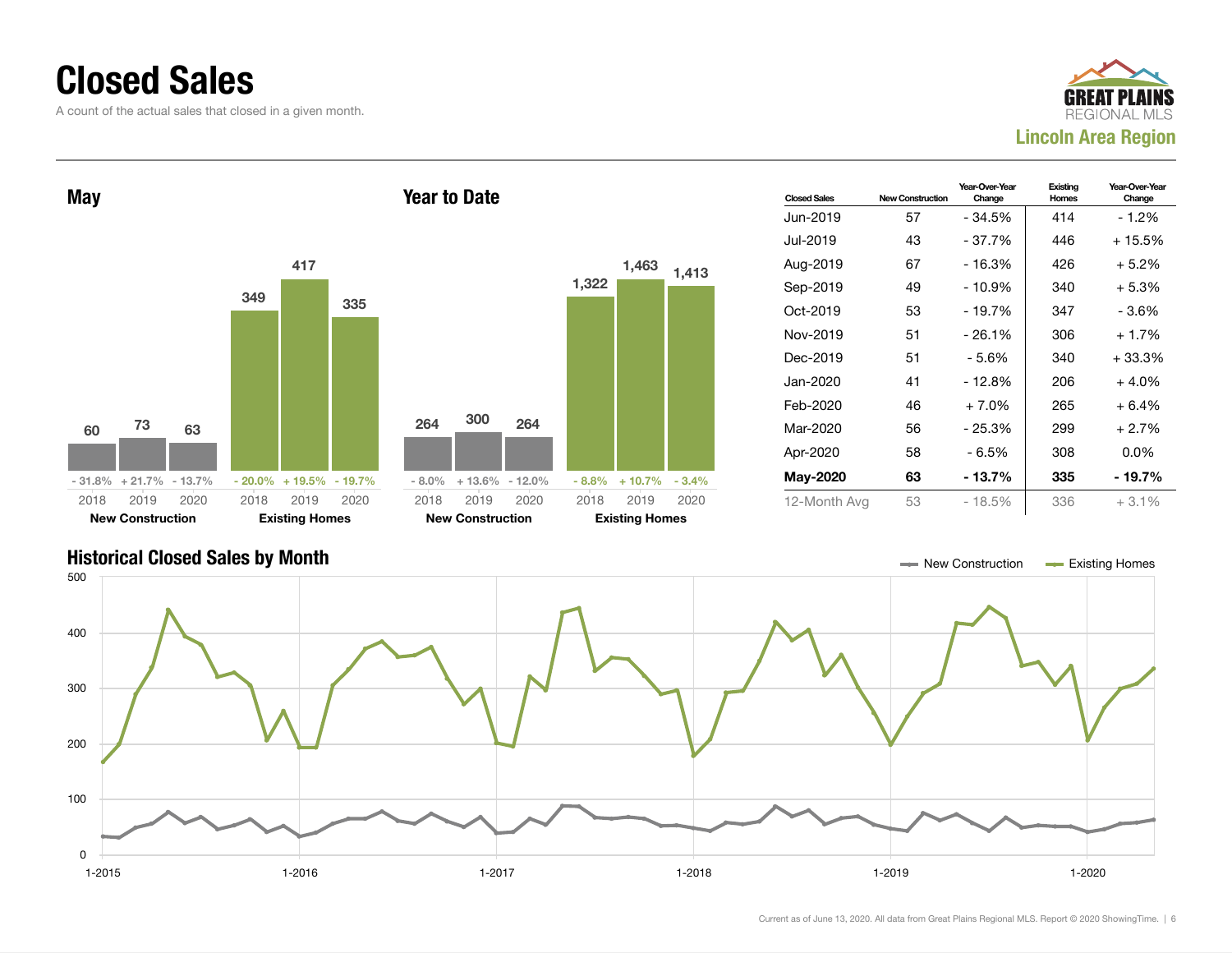### Days on Market Until Sale

Average number of days between when a property is listed and when an offer is accepted in a given month.





| Days on Market | <b>New Construction</b> | Year-Over-Year<br>Change | Existing<br>Homes | Year-Over-Year<br>Change |
|----------------|-------------------------|--------------------------|-------------------|--------------------------|
| Jun-2019       | 49                      | - 7.5%                   | 20                | + 17.6%                  |
| Jul-2019       | 45                      | - 34.8%                  | 15                | $+15.4%$                 |
| Aug-2019       | 55                      | $+5.8\%$                 | 19                | $+11.8%$                 |
| Sep-2019       | 53                      | $-17.2%$                 | 17                | $-10.5%$                 |
| Oct-2019       | 63                      | $+16.7%$                 | 21                | $-4.5%$                  |
| Nov-2019       | 79                      | $+119.4%$                | 21                | $0.0\%$                  |
| Dec-2019       | 62                      | $+10.7%$                 | 29                | $-9.4%$                  |
| Jan-2020       | 60                      | + 57.9%                  | 29                | $-19.4%$                 |
| Feb-2020       | 71                      | $+42.0%$                 | 29                | $-12.1%$                 |
| Mar-2020       | 52                      | $0.0\%$                  | 29                | $-12.1%$                 |
| Apr-2020       | 72                      | - 8.9%                   | 21                | $-19.2%$                 |
| May-2020       | 74                      | $+19.4%$                 | 14                | - 26.3%                  |
| 12-Month Avg*  | 62                      | $+10.6%$                 | 21                | $-6.0\%$                 |

#### Historical Days on Market Until Sale by Month New York New York New York New York New York New York Homes Existing Homes

\* Days on Market for all properties from June 2019 through May 2020. This is not the average of the individual figures above.

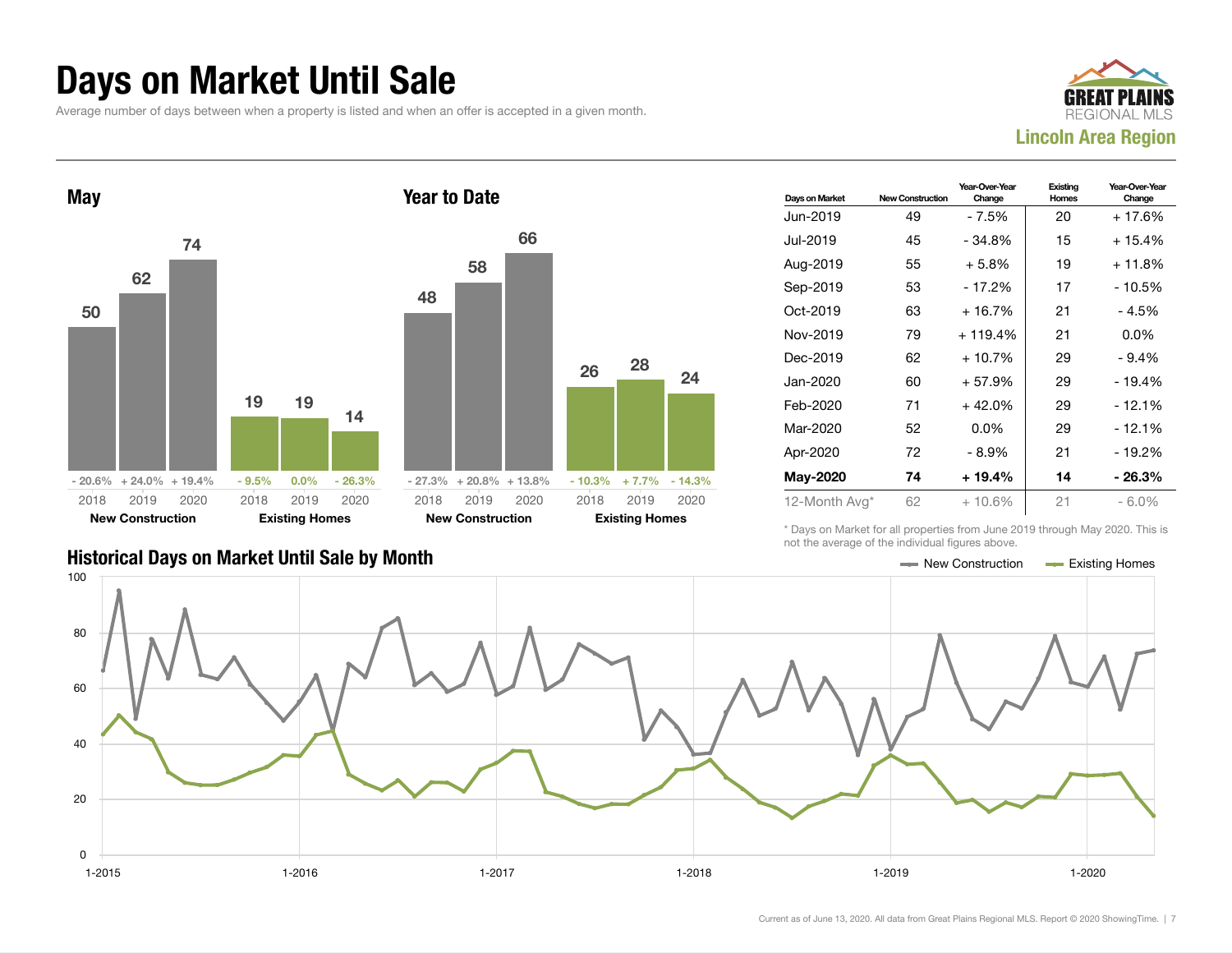### Median Closed Price

Point at which half of the sales sold for more and half sold for less, not accounting for seller concessions, in a given month.



May \$283,475 \$304,500 \$326,300  $-0.5\%$   $+7.4\%$   $+7.2\%$ \$180,000 \$187,500 \$213,900  $+9.1\% + 4.2\% + 14.1\%$ 2018 New Construction 2019 2020 2018 Existing Homes 2019 2020 Year to Date \$294,536 \$301,436 \$321,900 + 3.8% + 2.3% + 6.8% \$176,000 \$179,900  $+ 12.5\% + 2.2\% + 6.2\%$ 2018 New Construction 2019 2020 2018 Existing Homes 2019 2020

| <b>Median Closed Price</b> | <b>New Construction</b> | Year-Over-Year<br>Change | Existina<br>Homes | Year-Over-Year<br>Change |
|----------------------------|-------------------------|--------------------------|-------------------|--------------------------|
| Jun-2019                   | \$295,779               | - 3.6%                   | \$200,000         | $+4.7%$                  |
| Jul-2019                   | \$302,000               | - 5.6%                   | \$200,000         | $+8.3%$                  |
| Aug-2019                   | \$316,900               | $+6.4%$                  | \$189,900         | $+2.6%$                  |
| Sep-2019                   | \$315,000               | + 14.5%                  | \$199,700         | + 11.0%                  |
| Oct-2019                   | \$321,800               | $+9.6%$                  | \$191,950         | $+7.8%$                  |
| Nov-2019                   | \$329.136               | $+16.4%$                 | \$181,875         | $+1.0%$                  |
| Dec-2019                   | \$309,900               | $+11.5%$                 | \$190,000         | $+5.6%$                  |
| Jan-2020                   | \$317,900               | $+5.5%$                  | \$186,000         | $+5.6%$                  |
| Feb-2020                   | \$318,224               | $+9.1%$                  | \$179,000         | $+5.9%$                  |
| Mar-2020                   | \$322,500               | $+9.3%$                  | \$189,900         | $+9.1%$                  |
| Apr-2020                   | \$320,603               | - 3.1%                   | \$190,000         | $+2.7%$                  |
| <b>May-2020</b>            | \$326,300               | $+7.2%$                  | \$213,900         | + 14.1%                  |
| 12-Month Avg*              | \$317,900               | $+7.5%$                  | \$193,000         | $+6.7%$                  |

\* Median Closed Price for all properties from June 2019 through May 2020. This is not the average of the individual figures above.



\$191,100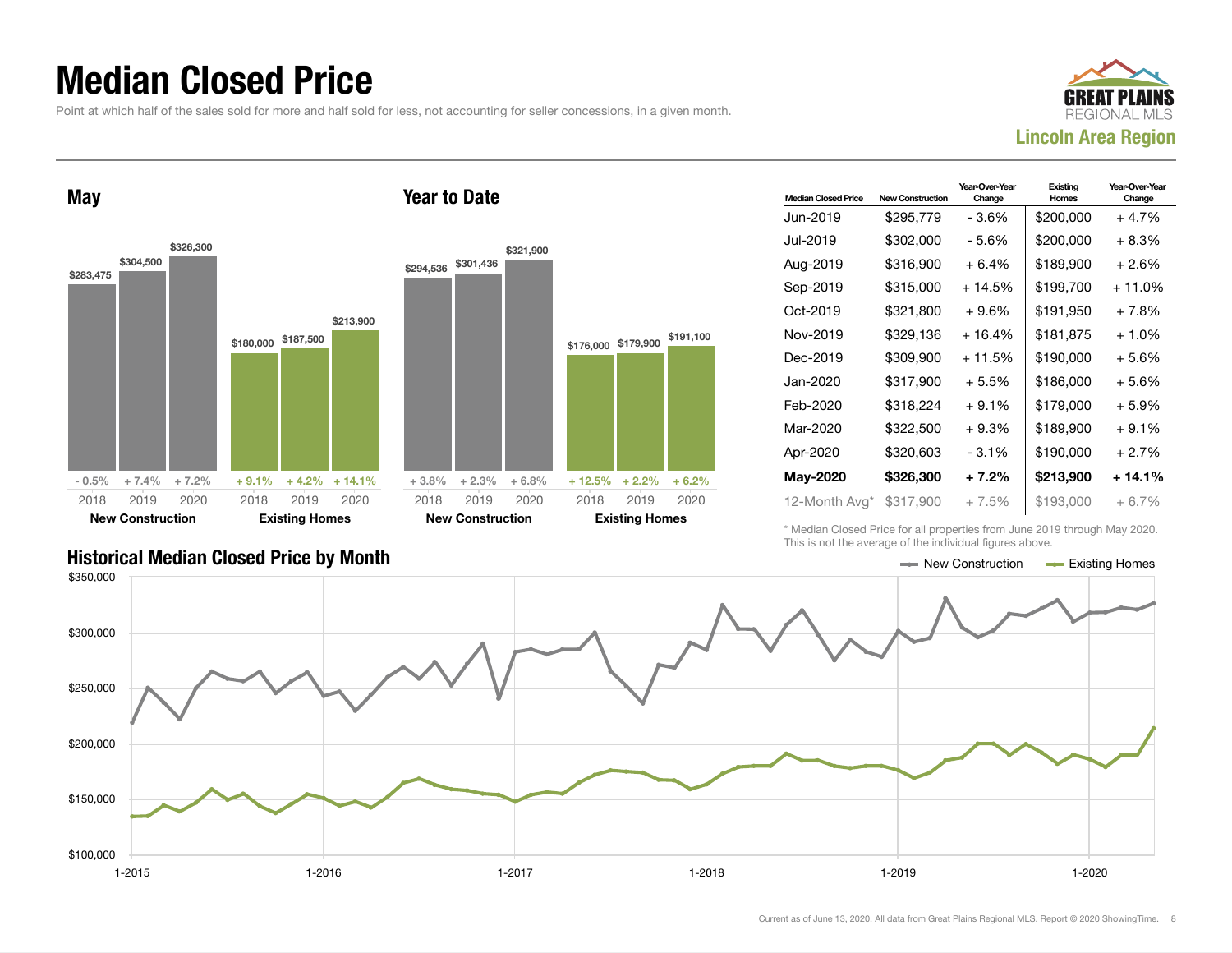### Average Closed Price

Average sales price for all closed sales, not accounting for seller concessions, in a given month.



May \$314,417 \$315,621 \$325,550  $+4.7\%$   $+0.4\%$   $+3.1\%$ \$220,872 \$218,820 \$234,336  $+ 14.3\% - 0.9\% + 7.1\%$ 2018 New Construction 2019 2020 2018 Existing Homes 2019 2020 Year to Date \$306,111 \$310,808 \$332,846  $+ 6.1\% + 1.5\% + 7.1\%$ \$210,073 \$208,461 \$220,670  $+14.0\%$  - 0.8% + 5.9% 2018 New Construction 2019 2020 2018 Existing Homes 2019 2020

| <b>Average Closed Price</b> | <b>New Construction</b> | Year-Over-Year<br>Change | Existing<br>Homes | Year-Over-Year<br>Change |
|-----------------------------|-------------------------|--------------------------|-------------------|--------------------------|
| Jun-2019                    | \$325,300               | $+5.9\%$                 | \$246,499         | $+10.1\%$                |
| Jul-2019                    | \$315,441               | - 2.9%                   | \$223,238         | +3.9%                    |
| Aug-2019                    | \$312,565               | - 3.8%                   | \$220,563         | - 1.5%                   |
| Sep-2019                    | \$323,980               | + 15.8%                  | \$231,205         | + 7.9%                   |
| Oct-2019                    | \$337,552               | $+10.6%$                 | \$220,811         | + 12.0%                  |
| Nov-2019                    | \$334.748               | $+13.2%$                 | \$213.595         | + 2.5%                   |
| Dec-2019                    | \$319,329               | $+4.2%$                  | \$221,301         | $+9.1%$                  |
| Jan-2020                    | \$322,662               | $+7.9%$                  | \$209.003         | $+2.7%$                  |
| Feb-2020                    | \$325,817               | $+9.2\%$                 | \$216.071         | + 7.9%                   |
| Mar-2020                    | \$348,620               | $+11.6%$                 | \$215,731         | $+4.9%$                  |
| Apr-2020                    | \$338,316               | $+5.5%$                  | \$222,359         | + 7.5%                   |
| May-2020                    | \$325,550               | $+3.1%$                  | \$234,336         | + 7.1%                   |
| 12-Month Avg*               | \$327,626               | + 6.1%                   | \$224,012         | + 5.9%                   |

\* Average Closed Price for all properties from June 2019 through May 2020. This is not the average of the individual figures above.

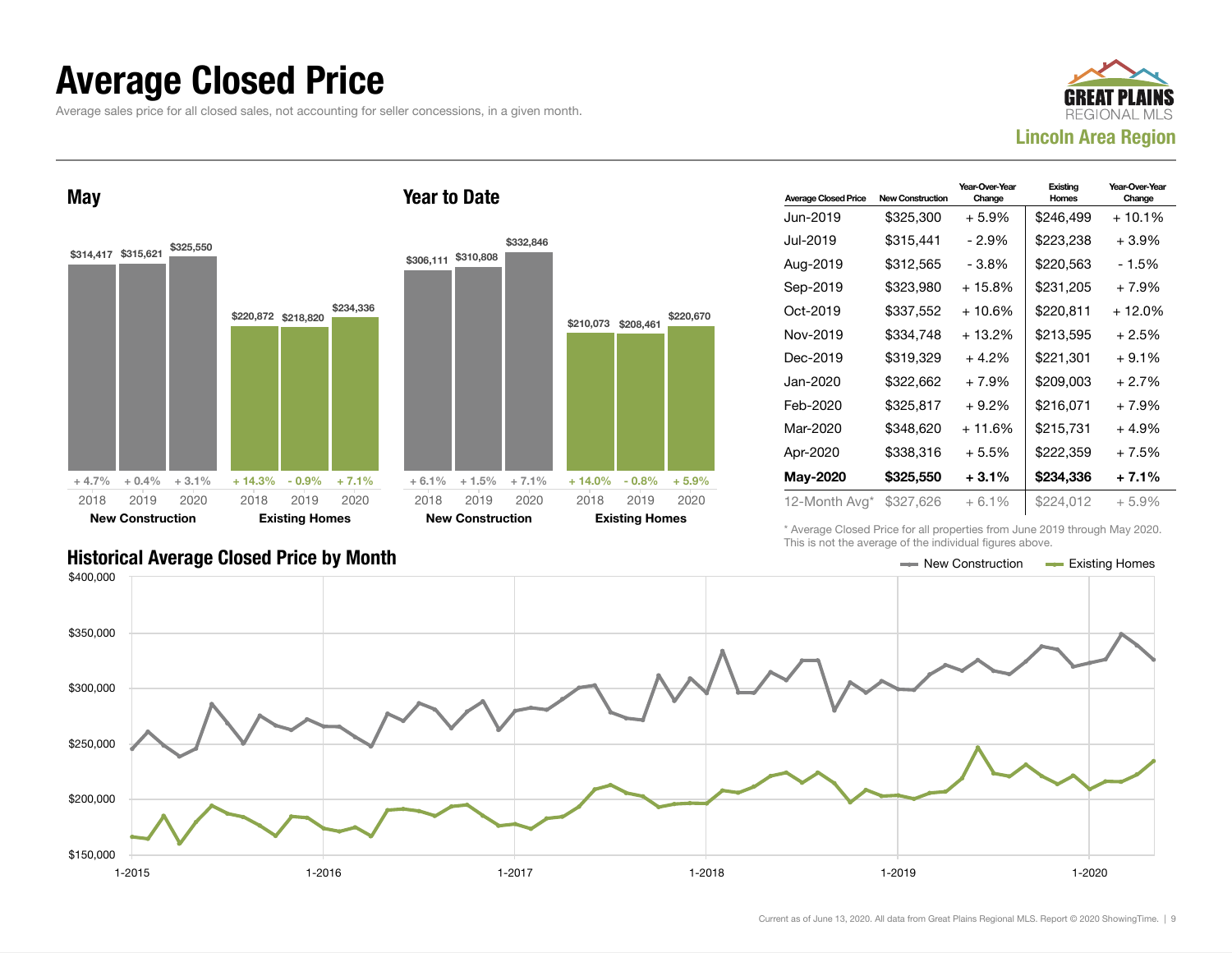### Percent of List Price Received

Percentage found when dividing a property's sales price by its most recent list price, then taking the average for all properties sold in a given month, not accounting for seller concessions.



May 100.6% 101.3% 100.2%  $+ 0.3\% + 0.7\% - 1.1\%$ 99.9% 99.5% 99.4%  $+ 0.7\%$  - 0.4% - 0.1% 2018 New Construction 2019 2020 2018 Existing Homes 2019 2020 Year to Date 100.7% 100.6% 100.7%  $+ 0.4\% - 0.1\% + 0.1\%$ 99.0% 98.4% 98.6%  $+ 0.6\% - 0.6\% + 0.2\%$ 2018 New Construction 2019 2020 2018 Existing Homes 2019 2020

| <b>Historical Percent of List Price Received by Month</b> | Rew Construction | <b>Existing Homes</b> |
|-----------------------------------------------------------|------------------|-----------------------|

| Pct. of List Price<br>Received | <b>New Construction</b> | Year-Over-Year<br>Change | Existing<br>Homes | Year-Over-Year<br>Change |
|--------------------------------|-------------------------|--------------------------|-------------------|--------------------------|
| Jun-2019                       | 100.9%                  | $+0.2%$                  | 99.4%             | $+0.1\%$                 |
| Jul-2019                       | 100.2%                  | $-0.5%$                  | 98.9%             | $-0.7\%$                 |
| Aug-2019                       | 100.1%                  | $-0.3%$                  | 98.4%             | $-0.8%$                  |
| Sep-2019                       | 101.2%                  | $+0.1%$                  | 98.3%             | - 0.6%                   |
| Oct-2019                       | 100.4%                  | $-0.7\%$                 | 98.2%             | $+0.3%$                  |
| Nov-2019                       | 100.6%                  | $+0.9%$                  | 97.9%             | $+0.1%$                  |
| Dec-2019                       | 100.6%                  | $+0.4%$                  | 97.8%             | $+0.5%$                  |
| Jan-2020                       | 100.3%                  | $+0.1\%$                 | 97.5%             | - 0.2%                   |
| Feb-2020                       | 101.0%                  | $+0.5%$                  | 97.6%             | $-0.1%$                  |
| Mar-2020                       | 101.5%                  | $+1.0%$                  | 98.9%             | $+0.9\%$                 |
| Apr-2020                       | 100.7%                  | $+0.2\%$                 | 99.3%             | $+0.9\%$                 |
| <b>May-2020</b>                | 100.2%                  | - 1.1%                   | 99.4%             | $-0.1%$                  |
| 12-Month Avg*                  | 100.6%                  | $+0.1\%$                 | 98.5%             | $-0.1%$                  |

\* Pct. of List Price Received for all properties from June 2019 through May 2020. This is not the average of the individual figures above.

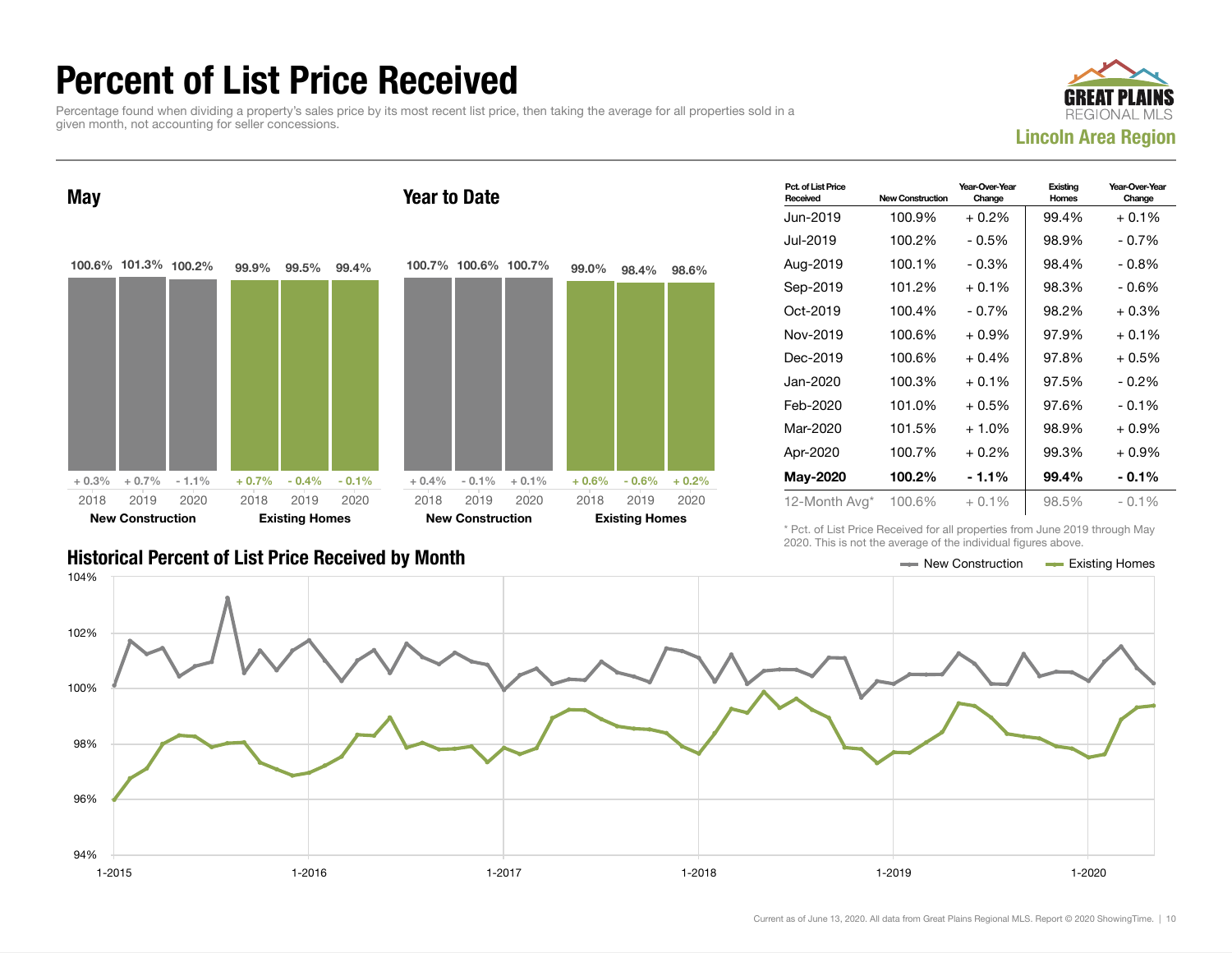## Housing Affordability Index

This index measures housing affordability for the region. For example, an index of 120 means the median household income is 120% of what is necessary to qualify for the median-priced home under prevailing interest rates. A higher number means greater affordability.



Year-Over-Year Change

Existing Homes

Year-Over-Year Change



| <b>Historical Housing Affordability Index by Month</b> | New Construction | <b>Existing Homes</b> |
|--------------------------------------------------------|------------------|-----------------------|
|                                                        |                  |                       |

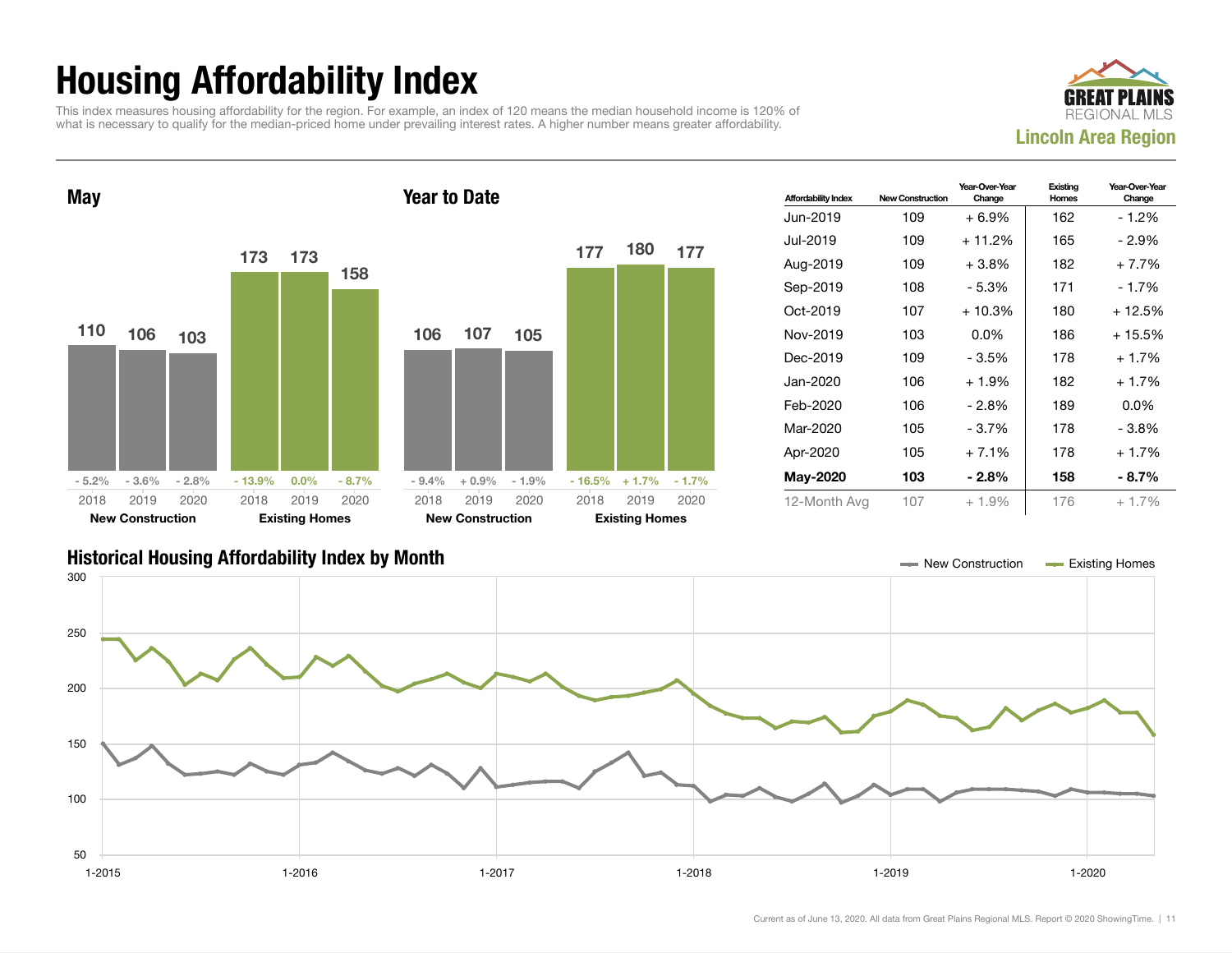### Inventory of Homes for Sale

The number of properties available for sale in active status at the end of a given month.





#### Historical Inventory of Homes for Sale by Month New Construction Existing Homes

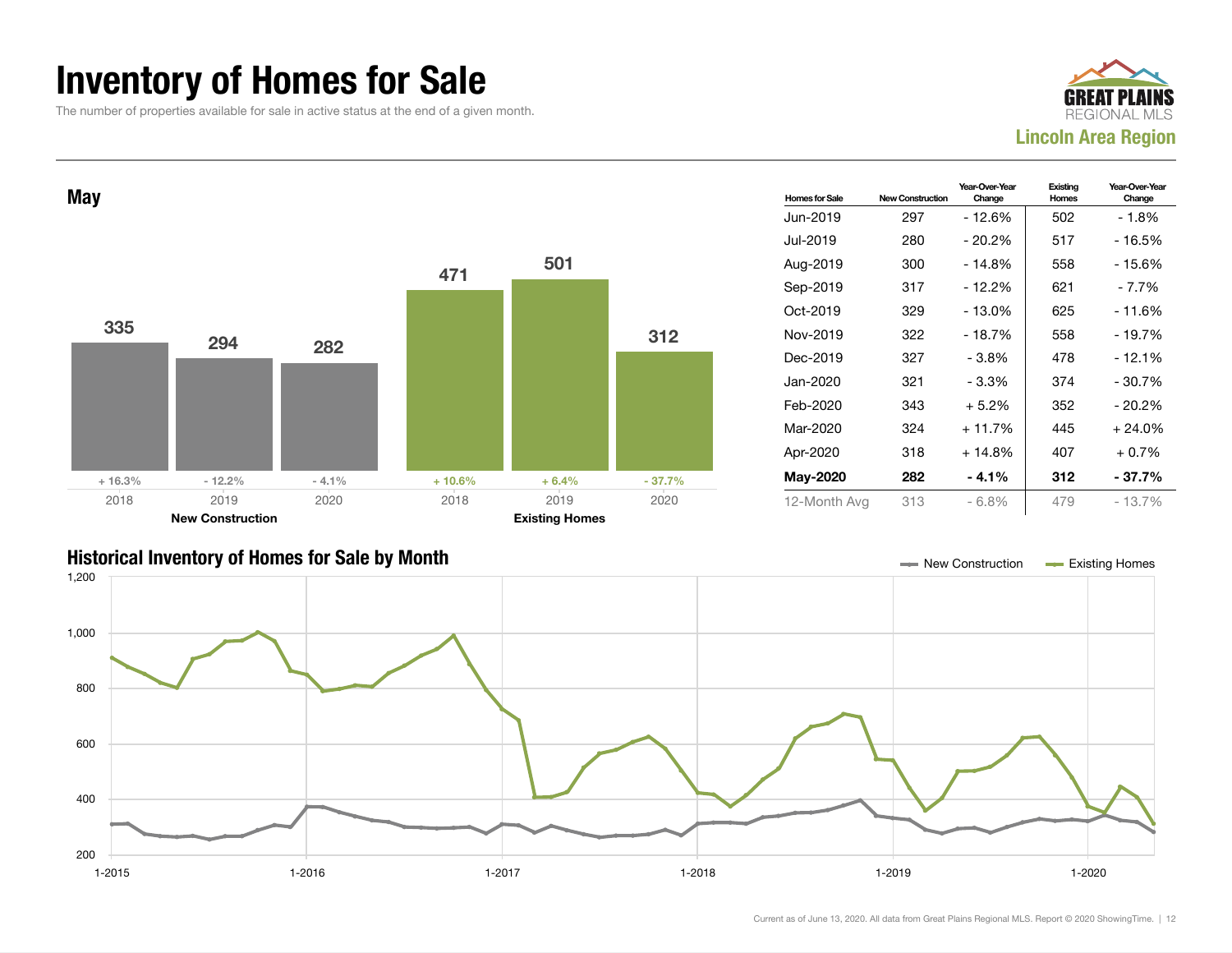### Months Supply of Inventory

The inventory of homes for sale at the end of a given month, divided by the average monthly pending sales from the last 12 months.





| <b>Months Supply</b> | <b>New Construction</b> | Year-Over-Year<br>Change | Existing<br>Homes | Year-Over-Year<br>Change |
|----------------------|-------------------------|--------------------------|-------------------|--------------------------|
| Jun-2019             | 4.9                     | $-14.0%$                 | 1.5               | $-6.3%$                  |
| Jul-2019             | 4.8                     | - 15.8%                  | 1.6               | $-20.0\%$                |
| Aug-2019             | 5.3                     | - 5.4%                   | 1.7               | - 19.0%                  |
| Sep-2019             | 5.7                     | $0.0\%$                  | 1.8               | $-14.3%$                 |
| Oct-2019             | 6.0                     | $+1.7%$                  | 1.8               | - 18.2%                  |
| Nov-2019             | 5.8                     | - 4.9%                   | 1.6               | - 27.3%                  |
| Dec-2019             | 6.0                     | $+15.4%$                 | 1.4               | - 17.6%                  |
| Jan-2020             | 6.1                     | $+24.5%$                 | 1.1               | - 35.3%                  |
| Feb-2020             | 6.3                     | + 28.6%                  | 1.0               | - 28.6%                  |
| Mar-2020             | 6.0                     | $+33.3%$                 | 1.3               | $+18.2%$                 |
| Apr-2020             | 6.0                     | +39.5%                   | 1.2               | $0.0\%$                  |
| May-2020             | 5.2                     | + 10.6%                  | 0.9               | $-40.0\%$                |
| 12-Month Avg*        | 5.7                     | $+7.7\%$                 | 1.4               | - 19.5%                  |

\* Months Supply for all properties from June 2019 through May 2020. This is not the average of the individual figures above.